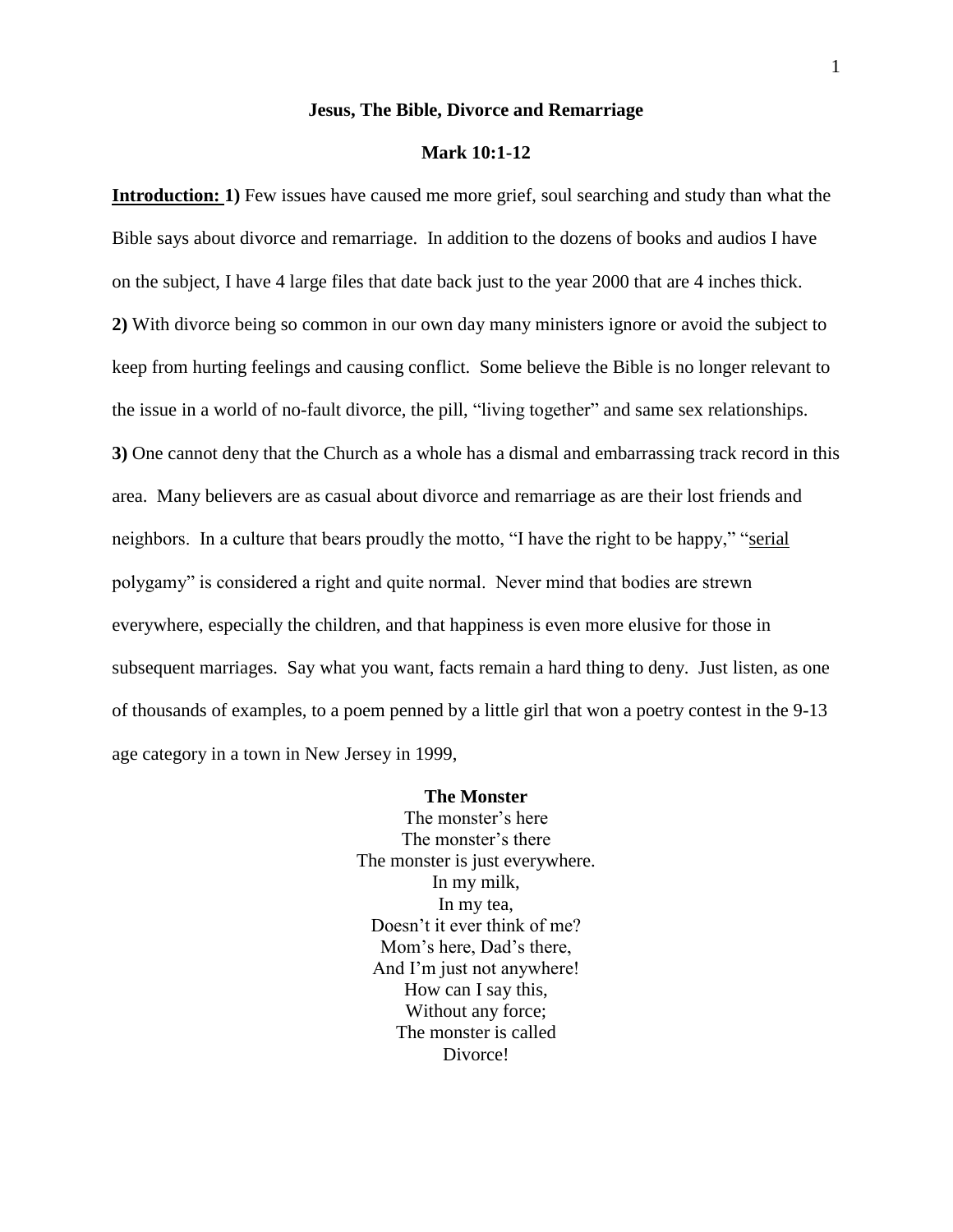**4)** Divorce, we now know, is even more traumatic than losing a spouse or parent by death. John Piper is right, "Death is usually clean pain. Divorce is usually dirty pain." ("What God Had Joined Together, Let Not Man Separate", Part 1, 6-24-07).

**5)** Dirty and destructive! "The American Family In Crises Research by the Southern Baptist Council on Family Life uncovered some disturbing facts. The divorce rate among evangelicals is almost the same as that of nonchurched people. One million U.S. children see their parents divorce yearly. The majority of children in America have fewer than 10 minutes of significant and meaningful conversation with their parents each week. If you remove the mother, you can measure this statistic in seconds." (Pastor"s Weekly Briefing, in Religious Market Update, The Foster Letter, page 1, 08-10-2002).

**6)** Kelly Clarkson, 1st American Idol winner, saw her parents divorce at age 6. Its effect? Her own words in an interview: "I know people probably think I"ve been heartbroken, because of the stuff I"ve sung and written," she says. "I love my friends and my family. But I have never said the words "I love you" to anyone in a romantic relationship. I shouldn"t be a mother at all, because I"d be horrible. I"m not willing to be that selfless. I"m not keen on marriage. Men come and go." Recalling her own parents' divorce when she was just 6, Clarkson acknowledges that she fears betrayal. "When it comes to certain parts of my life, I won"t allow myself to be vulnerable at all. I have a lot of trust issues. I don"t let many people in." Making a relationship work, she says, requires too much effort. "Love is something you work at. It doesn"t come easily. There are going to be bad days. You are going to have to work at loving someone when they are being an idiot. People think they"re just going to meet the right guy." She laughs. "Don"t be ridiculous." (*The Week*, 6-29-07).

Its effect? Listen to the words of her blockbuster hit "Because of You," a reflection on the pain and fallout of divorce. The video has had over 18 million viewings.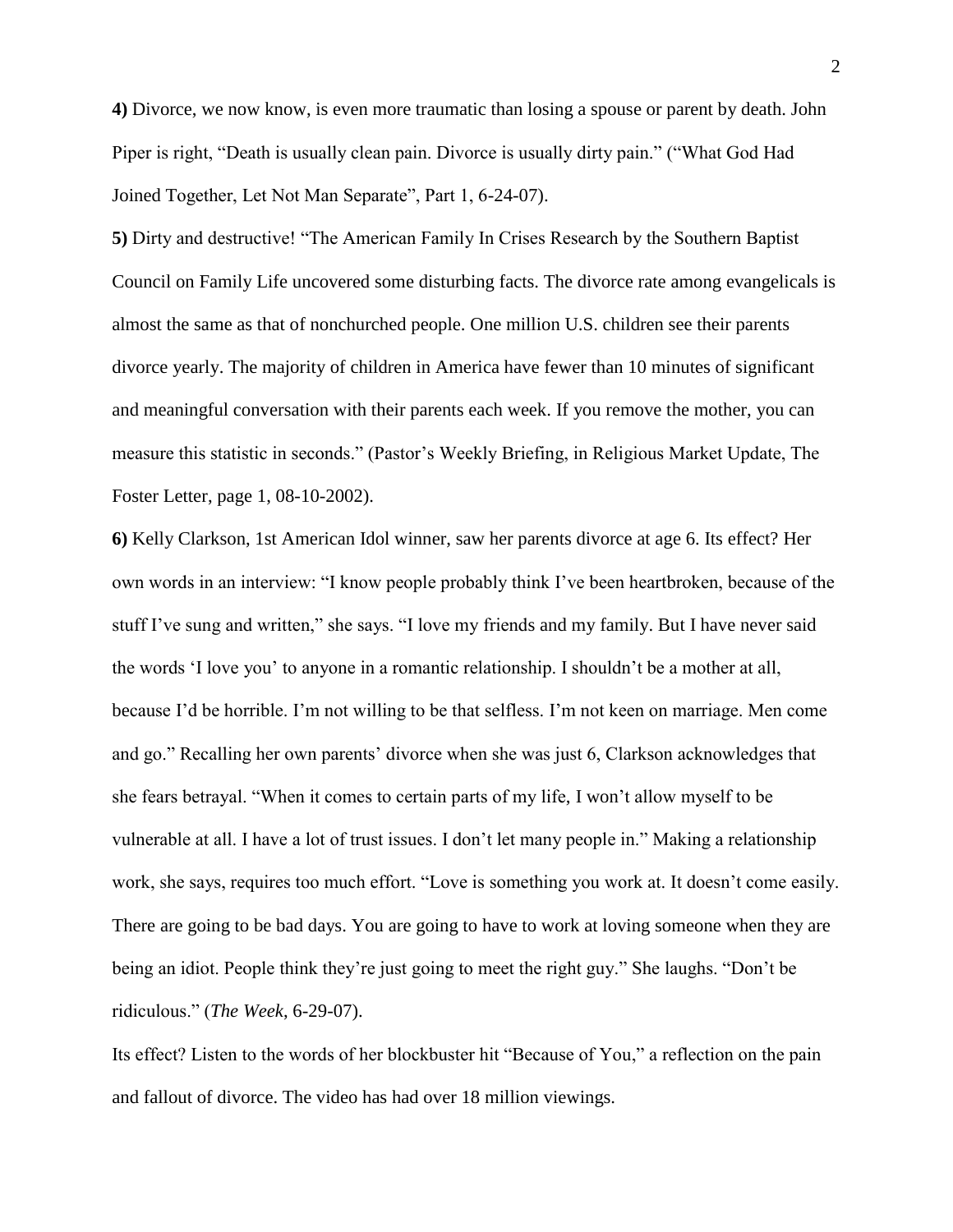*Because of You By Kelly Clarkson Album: Breakaway (2004)*

I will not make the same mistakes that you did I will not let myself cause my heart so much misery I will not break the way you did You fell so hard I"ve learned the hard way, to never let it get that far

> Because of you I never stray too far from the sidewalk Because of you I learned to play on the safe side So I don"t get hurt

> Because of you I find it hard to trust Not only me, but everyone around me Because of you I am afraid

I lose my way And it"s not too long before you point it out I cannot cry Because I know that's weakness in your eyes I'm forced to fake a smile, a laugh Every day of my life My heart can"t possibly break When it wasn"t even whole to start with

Because of you I never stray too far from the sidewalk Because of you I learned to play on the safe side So I don"t get hurt Because of you I find it hard to trust Not only me, but everyone around me Because of you I am afraid

I watched you die I heard you cry Every night in your sleep I was so young You should have known better than to lean on me You never thought of anyone else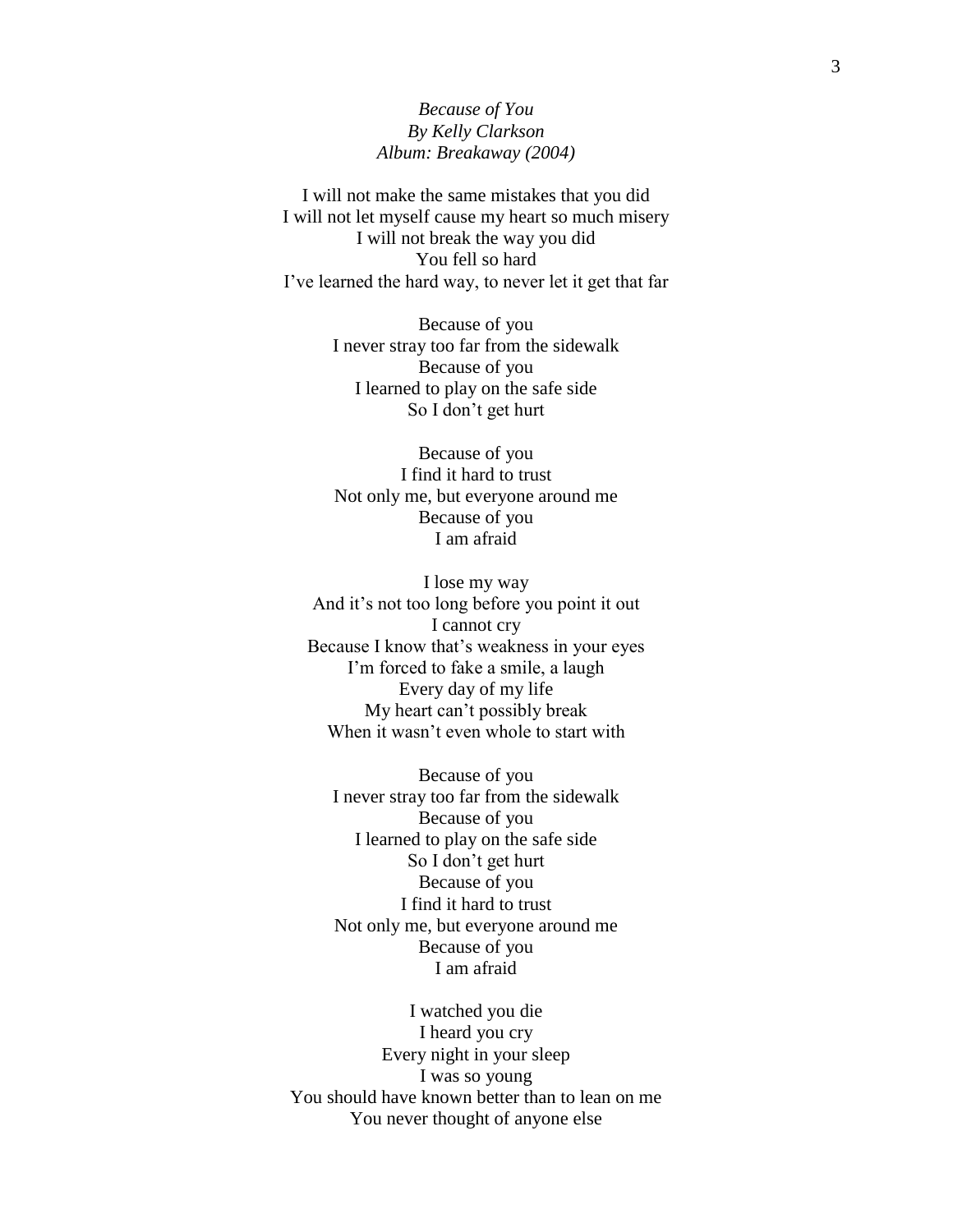You just saw your pain And now I cry In the middle of the night For the same damn thing

Because of you I never stray too far from the sidewalk Because of you I learned to play on the safe side So I don"t get hurt Because of you I tried my hardest just to forget everything Because of you I don"t know how to let anyone else in Because of you I'm ashamed of my life because it's empty Because of you I am afraid

> Because of you Because of you

- Now, what I would like to do is survey the Bible and see exactly what it says about divorce and remarriage. Then I want us to note the different perspectives held on divorce and remarriage by those who accept the full authority of the Bible. Then, we will conclude with some final observations from Mark 10:1-12 as well as some practical points of application. This study demands our most careful and humble efforts. It is treacherous territory.
- The historical context of this issue is instructive as two competing rabbinic schools of  $\bullet$ thought were present in Jesus" day.
	- 1) The more conservative school followed Rabbi Shammai and said the only ground for divorce was the indecency of adultery (sexual immorality).
	- 2) The more liberal school followed Rabbi Hillel and said divorce could be granted for "any indecency" which included many more causes beyond adultery.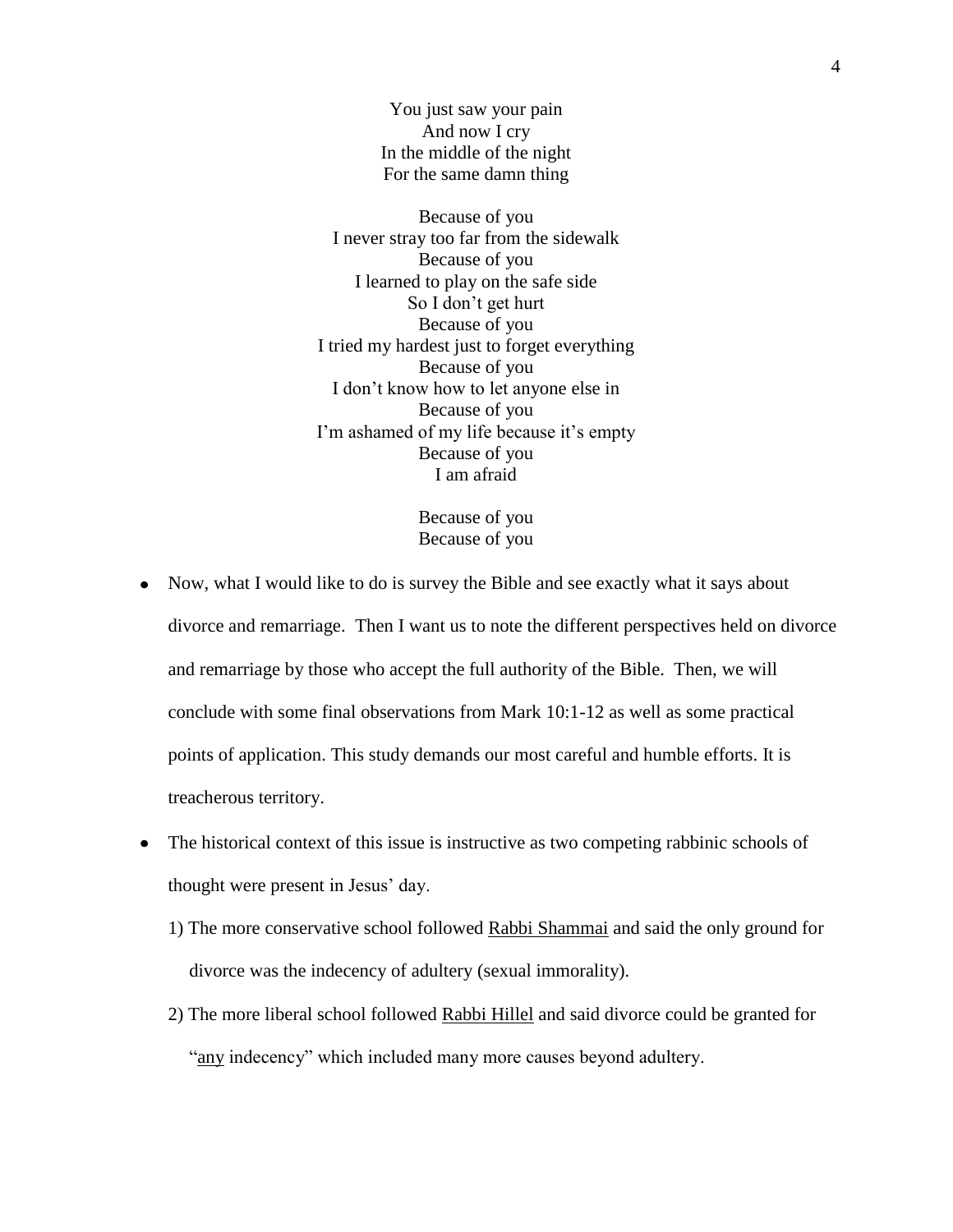- The Pharisees in that day, for the most part, followed Rabbi Hillel, made divorce easy and wanted it to stay that way. So they come to Jesus "to test him" (v. 2). Four times this word "test" is used in Mark. Three times it is applied to the Pharisees  $(8.11; 10.2;$ 12:15). The other is to Satan (1:13)! As Satan twisted Scripture, so did these religious leaders. Here, they are doing it again.
- Jesus was, therefore, thrust into a debate like many of us are today. So, let"s try and get a  $\bullet$ handle on all this. As we shall see at the end of our study, the Pharisees wanted to talk about divorce, but Jesus wanted to talk about marriage and God"s divine blueprint. Jesus knew His Moses, the Pharisees didn"t!

# **I. Divorce and Remarriage: A Look At The Key Biblical Text With Theological Observations.**

- 1) Gen 2:18-25: "Then the Lord God said, "It is not good that the man should be alone; I will make him a helper fit for him. Now out of the ground the Lord God had formed every beast of the field and every bird of the heavens and brought them to the man to see what he would call them. And whatever the man called every living creature, that was its name. The man gave names to all livestock and to the birds of the heavens and to every beast of the field. But for Adam there was not found a helper fit for him. So the Lord God caused a deep sleep to fall upon the man, and while he slept took one of his ribs and closed up its place with flesh. And the rib that the Lord God had taken from the man he made into a woman and brought her to the man. Then the man said, this at last is bone of my bones and flesh of my flesh; she shall be called Woman, because she was taken out of Man. Therefore a man shall leave his father and his mother and hold fast to his wife, and they shall become one flesh. And the man and his wife were both naked and were not ashamed.
	- Marriage is a good gift from a great God to be enjoyed. Sex is also a part of this good gift.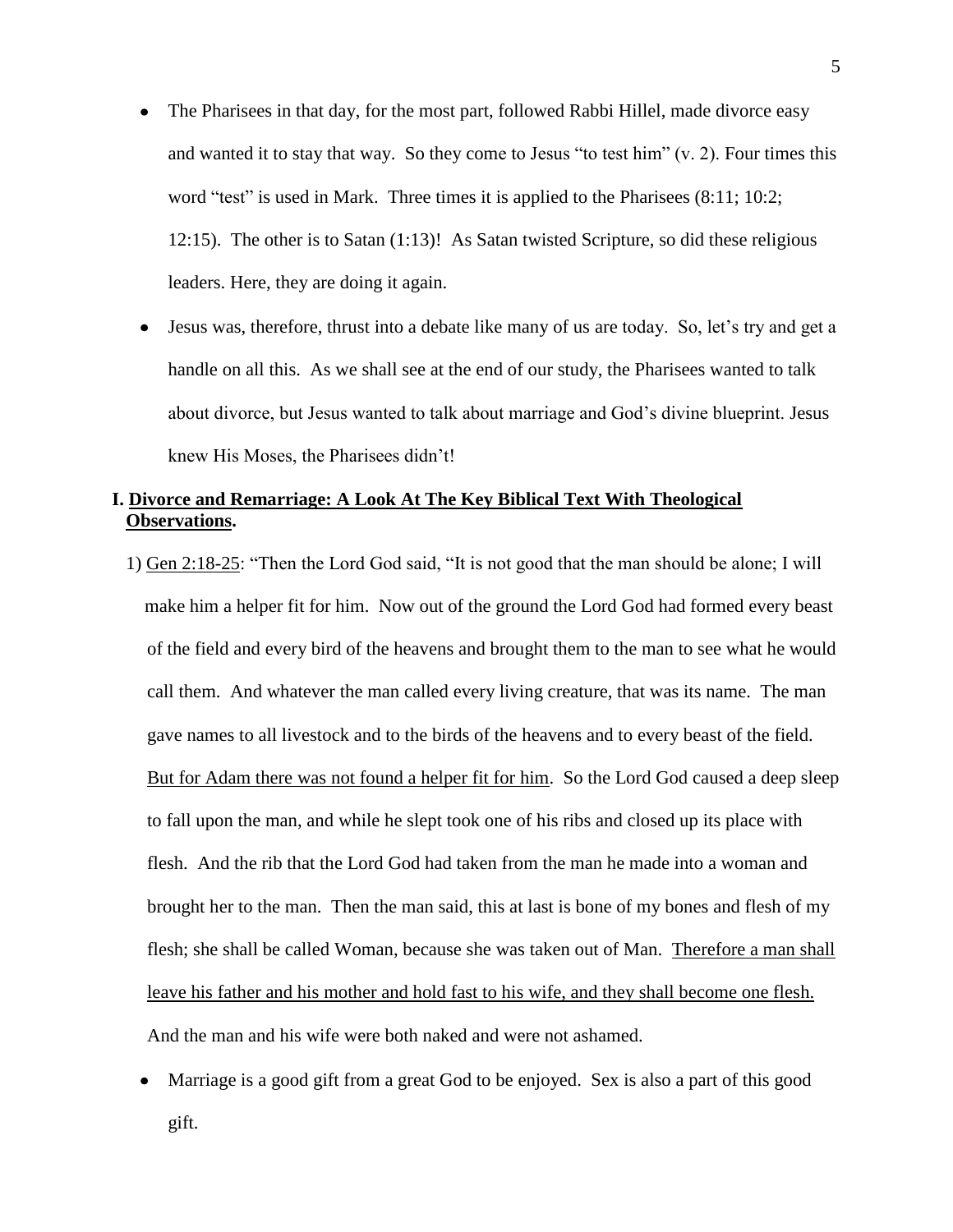- God"s design is one man for one woman for a lifetime (unless separated by death; Rom  $\bullet$  $7:1-3$ ).
- Marriage is the joining of two bodies, the conjoining of two wills, the bonding of two minds, and the union of two sets of God-given emotions.
- Marriage is sacred because it reflects the spiritual union of Christ and His Church, the  $\bullet$ believer and His Savior (Eph. 5:21-33). As Jesus would never divorce His bride, a spouse should never divorce their mate. "The ultimate meaning of marriage is the representation of the covenant keeping love between Christ and His church" (Piper).
- 2) Deuteronomy 24:1-4: "When a man takes a wife and marries her, if then she finds no favor in his eyes because he has found some indecency in her, and he writes her a certificate of divorce and puts it in her hand and sends her out of his house, and she departs out of his house, and if she goes and becomes another man's wife, and the latter man hates her and writes her a certificate of divorce and puts it in her hand and sends her out of his house, or if the latter man dies, who took her to be his wife, then her former husband, who sent her away, may not take her again to be his wife, after she has been defiled, for that is an abomination before the Lord. And you shall not bring sin upon the land that the Lord your God is giving you for an inheritance."
	- Though the Bible never condones divorce, it does recognize the reality of divorce (cf. also Is. 50:1; Jer. 3:1, 8-9).
	- The allowance of a bill of divorce provides regulation and is a concession for the protection and welfare of an innocent victim (in the historical context, a woman"s "put away" status left her in a precarious situation, perhaps leading to either starvation or prostitution).
	- Remarriage to one's former spouse after marrying another is strictly forbidden.

6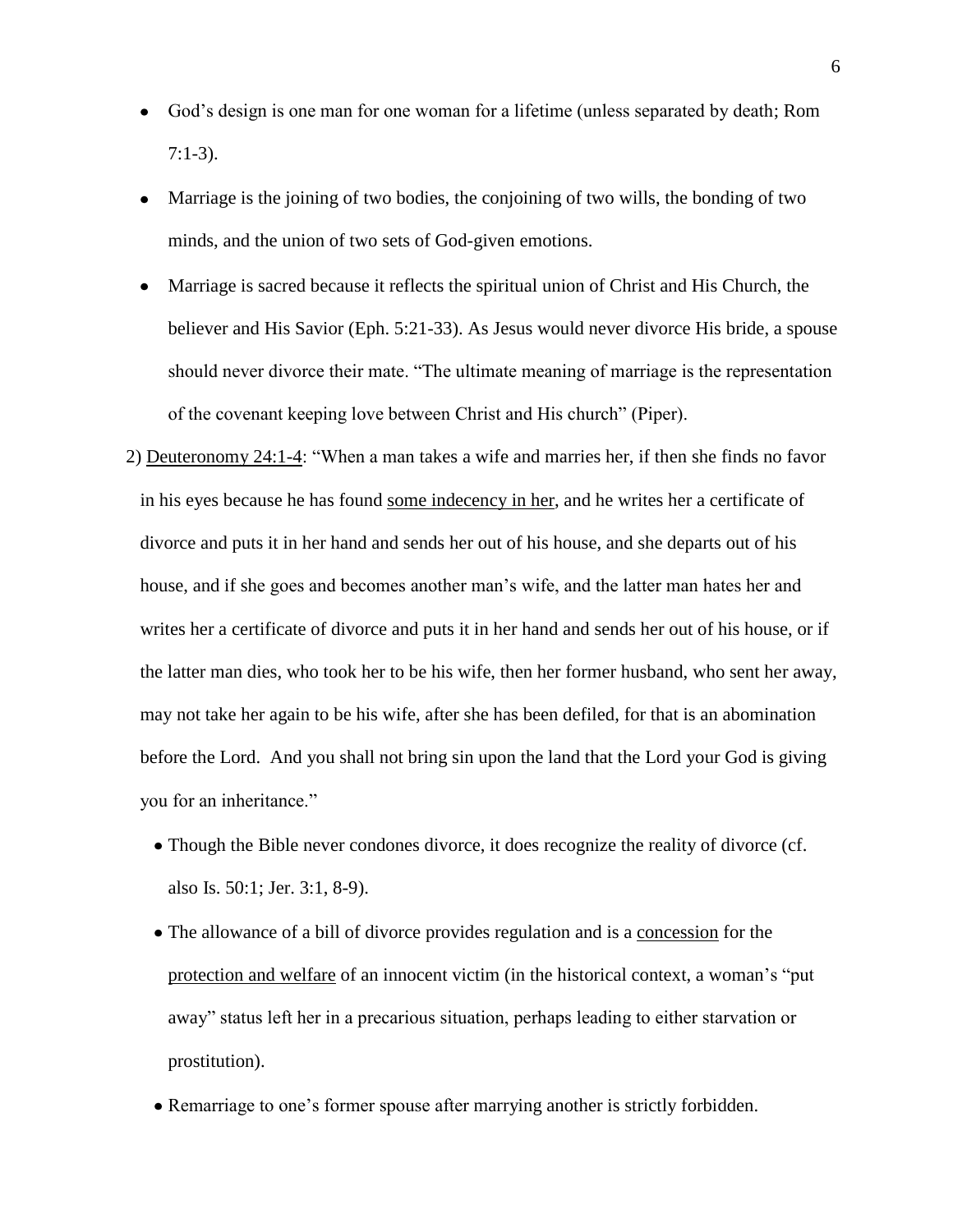- 3) Ezra 10:2-4, 10-12: "And Shecaniah the son of Jehiel, of the sons of Elam, addressed Ezra: We have broken faith with our God and have married foreign women from the peoples of the land, but even now there is hope for Israel in spite of this. Therefore let us make a covenant with our God to put away all these wives and their children, according to the counsel of my lord and of those who tremble at the commandment of our God, and let it be done according to the Law. Arise, for it is your task, and we are with you; be strong and do it." "And Ezra the priest stood up and said to them, You have broken faith and married foreign women, and so increased the guilt of Israel. Now then make confession to the Lord, the God of your fathers and do his will. Separate yourselves from the peoples of the land and from the foreign wives. Then all the assembly answered with a loud voice, It is so; we must do as you have said."
	- This appears to be a unique situation (though nowhere does God give a direct command to divorce. The text may be recording their activity but not affirming it.)
	- Some believe polygamy was an issue, though the text does not explicitly say this.
	- In the best light, this is an exceptional act eliminating the greater of two evils: defilement through mixed marriages which led to idolatry.
- 4) Malachi 2:13-16: "This is another thing you do: you cover the altar of the Lord with tears, with weeping and with groaning, because He no longer regards the offering or accepts it with favor from your hand. Yet you say, for what reason? Because the Lord has been a witness between you and the wife of your youth, against whom you have dealt treacherously, though she is your companion and your wife by covenant. But not one has done so who has a remnant of the Spirit. And what did that one do while he was seeking a godly offspring? Take heed then to your spirit, and let no one deal treacherously against the wife of your youth. For I hate divorce, Says the Lord, the God of Israel, and him who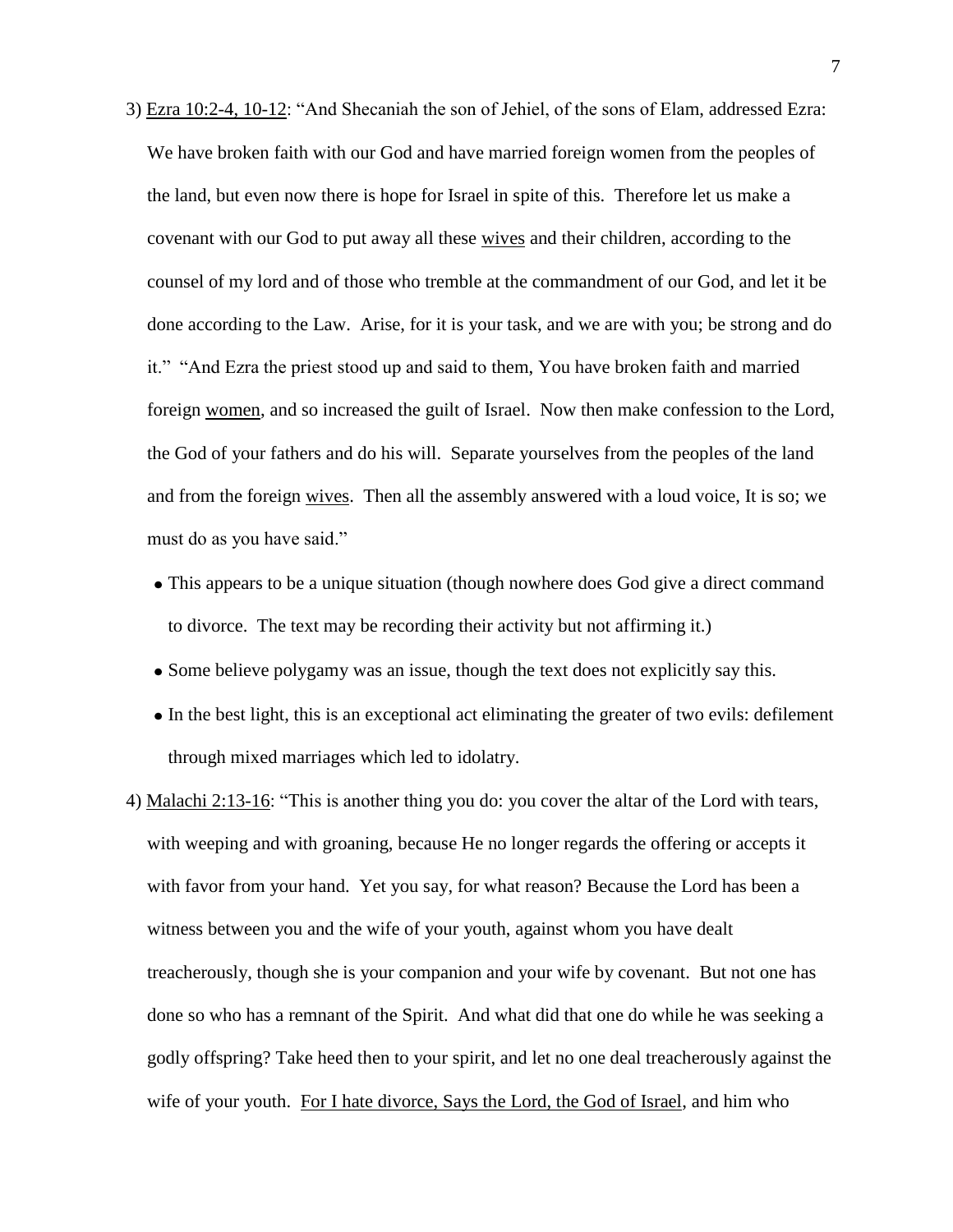covers his garment with wrong, says the Lord of hosts. So take heed to your spirit, that you do not deal treacherously."

- Malachi wrote during the time of Ezra.
- God hates divorce. It is never His perfect will. (Is this perhaps a counter to the activity recorded in Ezra?)
- 5) Matthew 19:1-12: "Now when Jesus had finished these sayings, he went away from Galilee and entered the region of Judea beyond the Jordan. And large crowds followed him, and he healed them there. And Pharisees came up to him and tested him by asking, "Is it lawful to divorce one"s wife for "any" cause?" He answered, "Have you not read that he who created them from the beginning made them male and female, and said, "Therefore a man shall leave his father and his mother and hold fast to his wife, and the two shall become one flesh"? So they are no longer two but one flesh. What therefore God has joined together, let not man separate." They said to him, "Why then did Moses command one to give a certificate of divorce and to send her away?" He said to them, Because of your hardness of heart Moses allowed you to divorce your wives, but from the beginning it was not so. And I say to you: whoever divorces his wife, except for sexual immorality, and marries another, commits adultery." The disciples said to him, "If such is the case of a man with his wife, it is better not to marry." But he said to them, "Not everyone can receive this saying, but only those to whom it is given. For there are eunuchs who have been so from birth, and there are eunuchs who have been made eunuchs by men, and there are eunuchs who have made themselves eunuchs for the sake of the kingdom of heaven. Let the one who is able to receive this receive it."
	- Jesus affirms God"s original design for marriage.
	- Jesus states that divorce is the result of sin and the hardness of men"s hearts.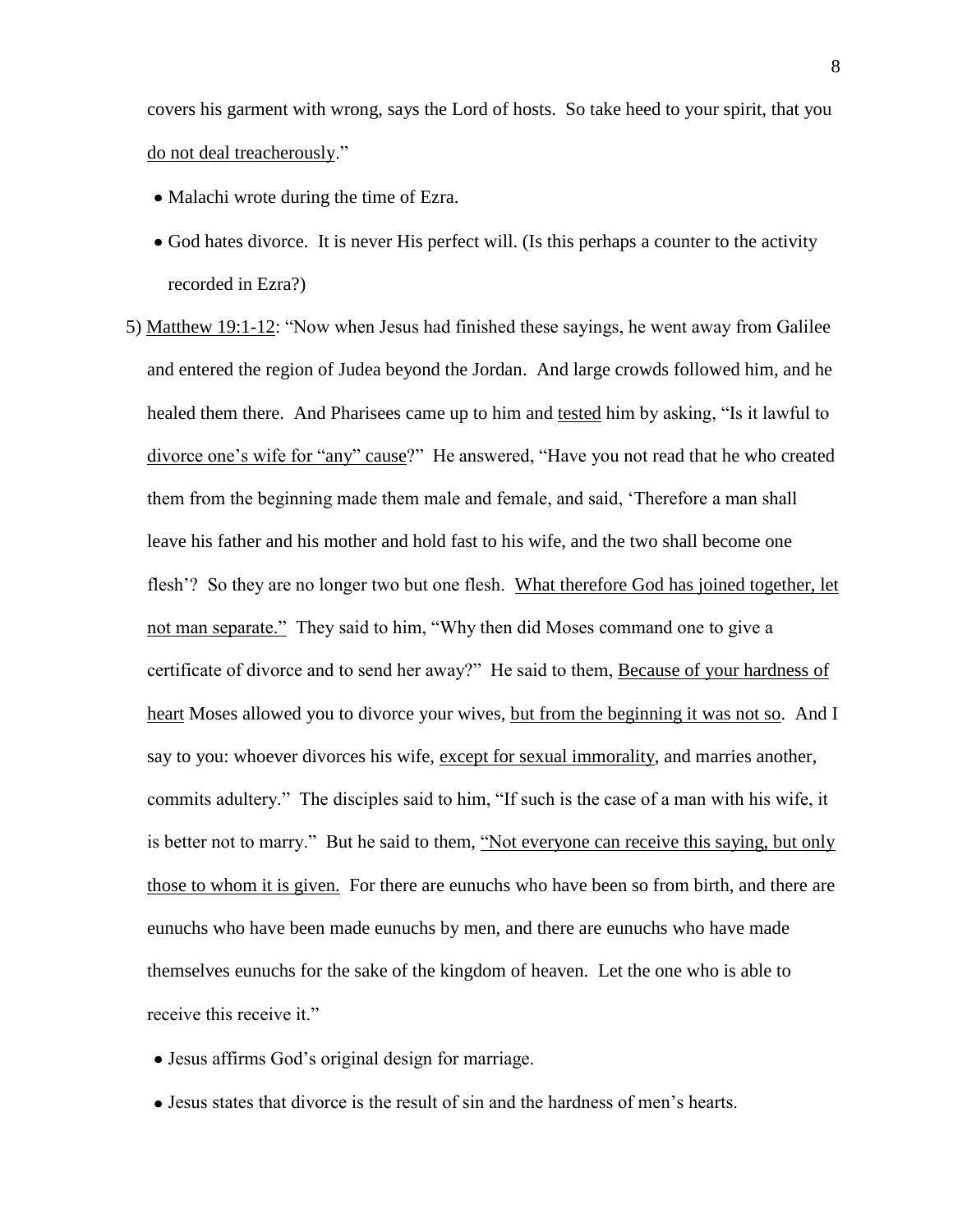- Jesus says divorce is permitted in a case of sexual immorality (viewed only in a Jewish "betrothal" context by some).
- Jesus seems to imply permission to remarry though this is not clearly stated (19:9-12).

## 6) Mark 10:1-12

- This passage parallels Matthew 19:1-12 but it is more abbreviated.
- There is an important omission of the words "except for sexual immorality" in vv. 11-12.
- The omission is because 1) the betrothal view of Matt. 19:1-12 is correct and this gospel, being written to Romans and not Jews would not need to address the exception clause or 2) Mark"s account is simply a summation of the more lengthy account of Matthew and assumes the "except for sexual immorality" understanding.
- 7) Luke 16:18: "Everyone who divorces his wife and marries another commits adultery, and he who marries a woman divorced from her husband commits adultery."
	- This is an even more concise account of the Matt. 19 and Mark 10 passages.
	- The last point under Mark 10:1-12 also applies here.
- 8) Romans 7:1-3: "Or do you not know, brothers for I am speaking to those who know the law – that the law is binding on a person only as long as he lives? For a married woman is bound by law to her husband while he lives, but if her husband dies she is released from the law of marriage. Accordingly, she will be called an adulteress if she lives with another man while her husband is alive. But if her husband dies, she is free from that law, and if she marries another man she is not an adulteress."
	- Paul reaffirms (like Jesus) God's original design for marriage.
	- The death of a spouse is clearly the only legitimate instance in which God advocates remarriage.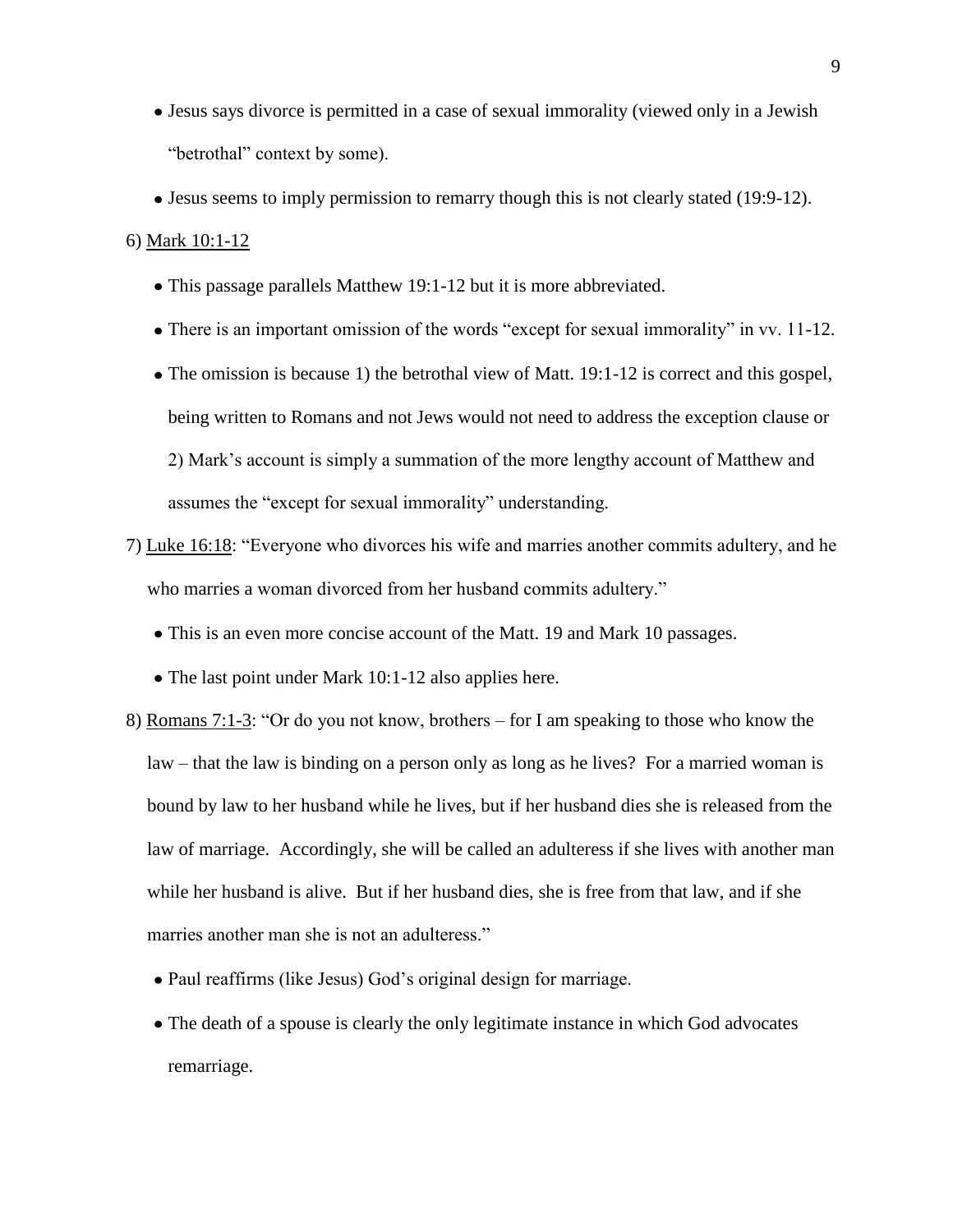- 9) 1 Corinthians 7:7-9; 10-16; 39-40: "I wish that all were as I myself am. But each has his own gift from God, one of one kind and one of another. To the unmarried and the widows I say that it is good for them to remain single as I am. But if they cannot exercise selfcontrol, they should marry. For it is better to marry than to burn with passion." To the married I give this charge (not I, but the Lord): the wife should not separate from her husband (but if she does, she should remain unmarried or else be reconciled to her husband), and the husband should not divorce his wife. To the rest I say (I, not the Lord) that if any brother has a wife who is an unbeliever, and she consents to live with him, he should not divorce her. If any woman has a husband who is an unbeliever, and he consents to live with her, she should not divorce him. For the unbelieving husband is made holy because of his wife, and the unbelieving wife is made holy because of her husband. Otherwise your children would be unclean, but as it is, they are holy. But if the unbelieving partner separates, let it be so. In such cases the brother or sister is not enslaved. God has called you to peace. For how do you know, wife, whether you will save your husband? Or how do you know, husband, whether you will save your wife?" "A wife is bound to her husband as long as he lives. But if her husband dies, she is free to be married to whom she wished, only in the Lord. Yet in my judgment she is happier if she remains as she is. And I think that I too have the Spirit of God."
	- Paul affirms the positive nature of the single life.
	- Paul says it is better to marry than to burn with lust (and possibly fall into sexual immorality).
	- God's desire for troubled marriages is always reconciliation.
	- God"s desire for those separated in marriage is to be reconciled or remain separated.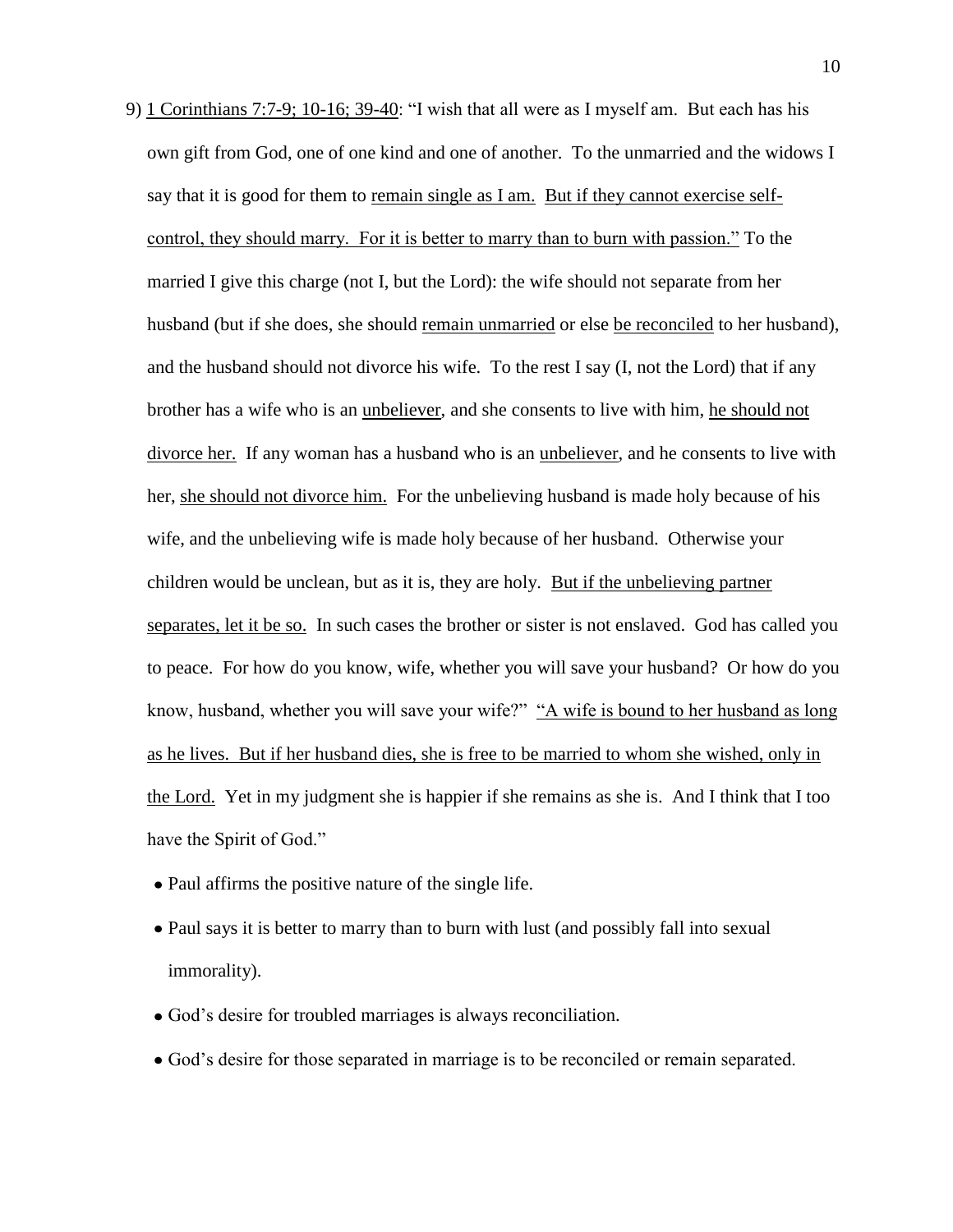Desertion by an unbelieving spouse permits divorce and, it seems, grants permission for remarriage (again, the text is silent, though some believe the summation of vv. 39-40 rules out remarriage).

# **II. Some Basic Observations About Divorce and Remarriage From A Survey of Scripture.**

- 1) In dealing with this difficult issue, our goal must be to be biblical and not emotional in our position. We should also emphasize prevention and not be reactionary. The latter is difficult, especially for those who have experienced the pain of divorce in some way.
- 2) God"s intent is one man joined to one woman for a lifetime. This is His perfect will for every marriage. Gen. 2:18-25
- 3) God hates divorce. Mal. 2:13-16
- 4) God"s desire is that troubled marriages would always be reconciled. Divorce is never commanded or desired by God. Separation is sometimes deemed wise (1 Cor. 7:10-11).
- 5) I believe divorce may be biblically permissible in the cases of:
	- a) sexual immorality
	- b) desertion by an unbeliever
	- c) For some, if the divorce was pre-conversion (2 Cor. 5:17). I hold this view. Again, reconciliation is God's first desire. Where reconciliation is not possible, permission to remarry in the Lord may be allowed (though it is not expressly stated).
- 6) Divorce and remarriage are not sanctioned for reasons other than sexual immorality or desertion by an unbeliever. However, some would say that it seems that it would be better for one still to marry than to a) commit sexual immorality (1 Cor. 7:9) or b) be unduly burdened and oppressed in a single state (Deut. 24:1-4). However, it is clear that God would encourage a single status and indeed He commends it as better (1 Cor. 7). The single looks to God in faith to 1) provide self-control and 2) meet one"s needs.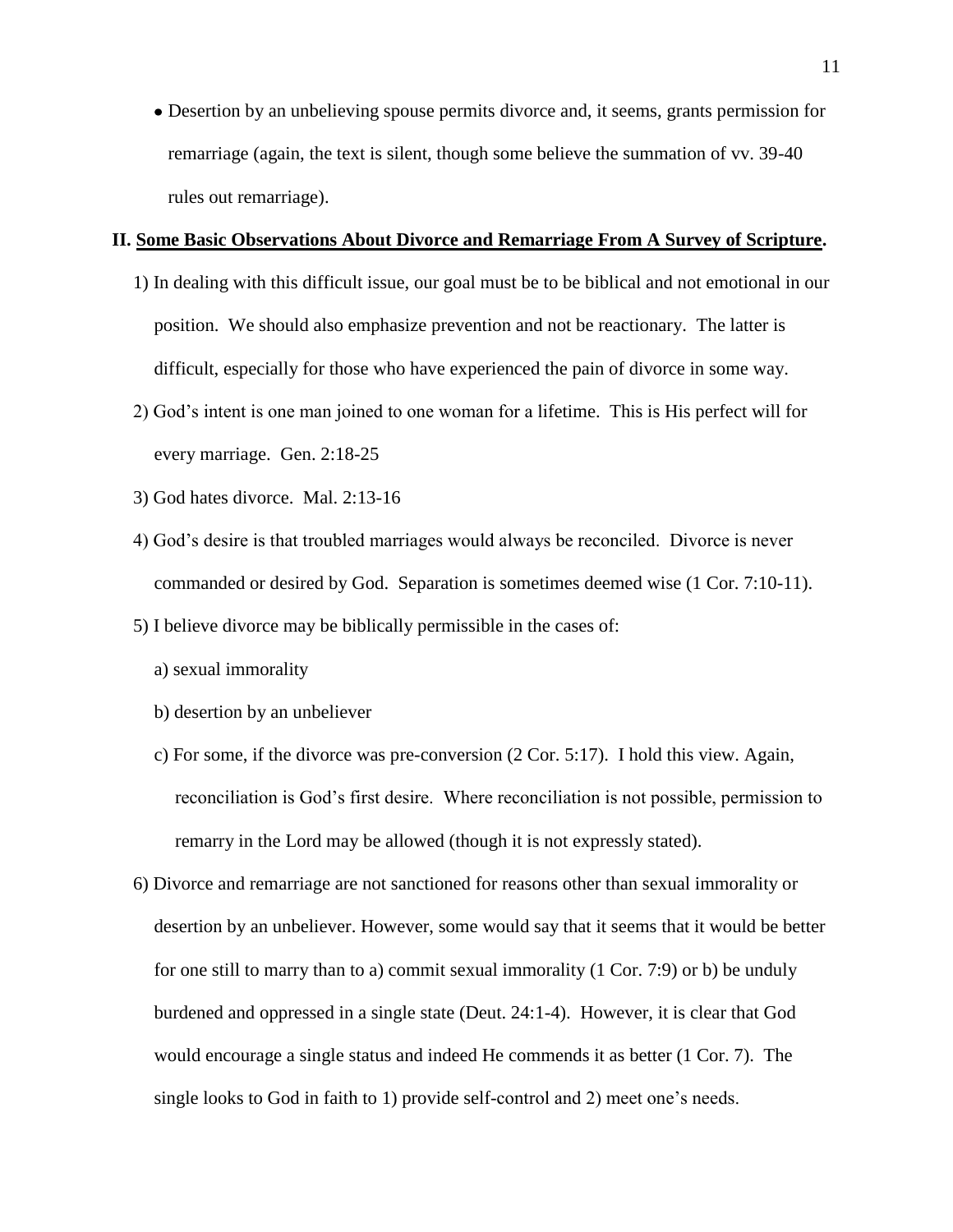#### **III. Four Major Views on Divorce And Remarriage.**

#### 1. **Patristic (Church Fathers) View** ("patristic" refers to the early church fathers):

The exception clause "except for fornication: (sexual immorality, *porneia*) in Matt. 5:31- 32 and 19:9-10 qualifies only the verb "put away" and not the remarriage clause. Hence, divorce was allowed for adultery only, and if it did occur for this reason, remarriage was not allowed. This view basically teaches: Divorce is allowed for adultery only. No remarriage is allowed. Those holding this view note: 1) there is no expressed statement for remarriage and 2) the nearness of the early church Fathers to the apostles.

## 2. **Protestant-Evangelical View:**

The exception clause "except for fornication" (sexual immorality) qualifies both "put away" and "marry another." Thus, divorce is allowed for sexual immorality and remarriage is granted to the innocent party. This view basically teaches: Divorce is allowed for adultery and desertion by an unbelieving spouse with no possibility of reconciliation. Remarriage to a believer is permissible for the innocent party. Problems: The reaction of the disciples, "if such is the case, it is better not to marry," does not seem to be explained as well by this view. This is also an argument from silence.

#### 3) **Betrothal View:**

The exception clause means "premarital sexual intercourse" in the case of a man and woman who were betrothed. Jewish betrothal was a legal contract which could only be broken by divorce or death. It was more than an engagement but not a sexually consummated marriage. This view is said to better explain the disciples" reaction upon hearing Jesus' words. This view basically teaches: Divorce is allowed only for unfaithfulness during the betrothal period. If adultery was committed after the marriage, then divorce was not allowed for any reason.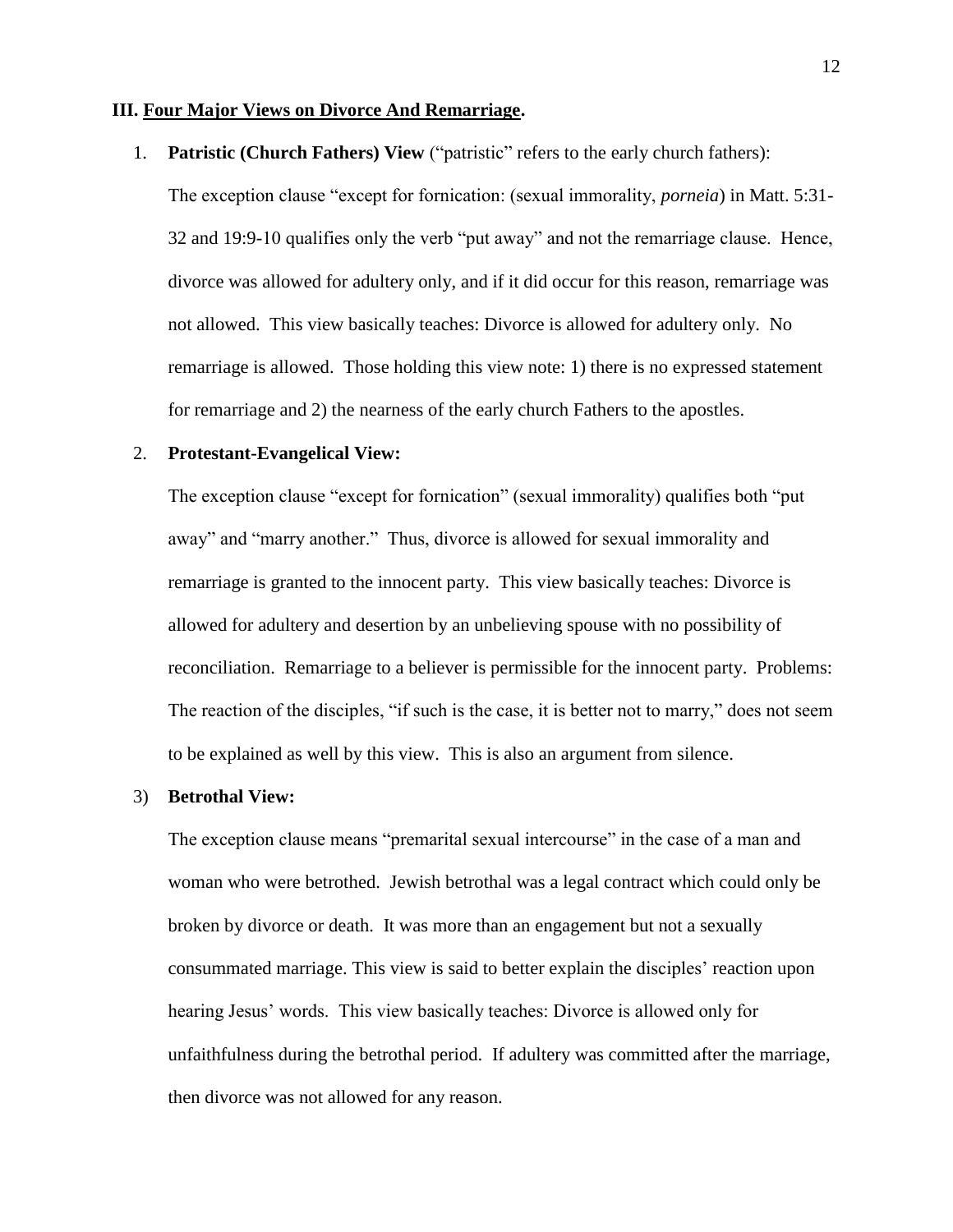Problems:

- 1) The technical meaning given to the phrase "sexual immorality" as "premarital sexual intercourse" during the betrothal period is unknown elsewhere in the Bible or in Greek literature.
- 2) The context of Deut. 24, which is the Old Testament passage forming the foundation of Jesus" statements in Matt. 5 and 19, shows that the wife was not a betrothed wife.
- 3) This view makes the word "wife" in Matt. 19:7 and 8 refer to a wife after the marriage has been consummated, while the word "wife" in verse 9 is said to refer to a betrothed wife. The context seems to point to a wife who is already married.

### 4) **Unlawful Marriage View:**

This view takes "sexual immorality" in the exception clause to refer to incestuous marriages (Lev. 18:6-18). This view basically teaches: Divorce is allowed for those marriages within the prohibited degrees of kinship proscribed in Lev. 18:6-18. Remarriage is usually not allowed, though there seems to be some differences of opinion on this.

Problems: The technical meaning of "incest" given to "sexual immorality" does not seem to fit the total context of the passage.

# **IV. The Teaching Of Paul On Divorce – 1 Corinthians 7.**

Paul does not address the subject of divorce for adultery because Jesus had already spoken to that. He takes up the questions by the Corinthians on the subject of divorce for reasons other than adultery, specifically desertion.

In 1 Cor. 7:10-11, Paul says that a husband and a wife who are both Christians are not to divorce, but if they do, they are not to remarry.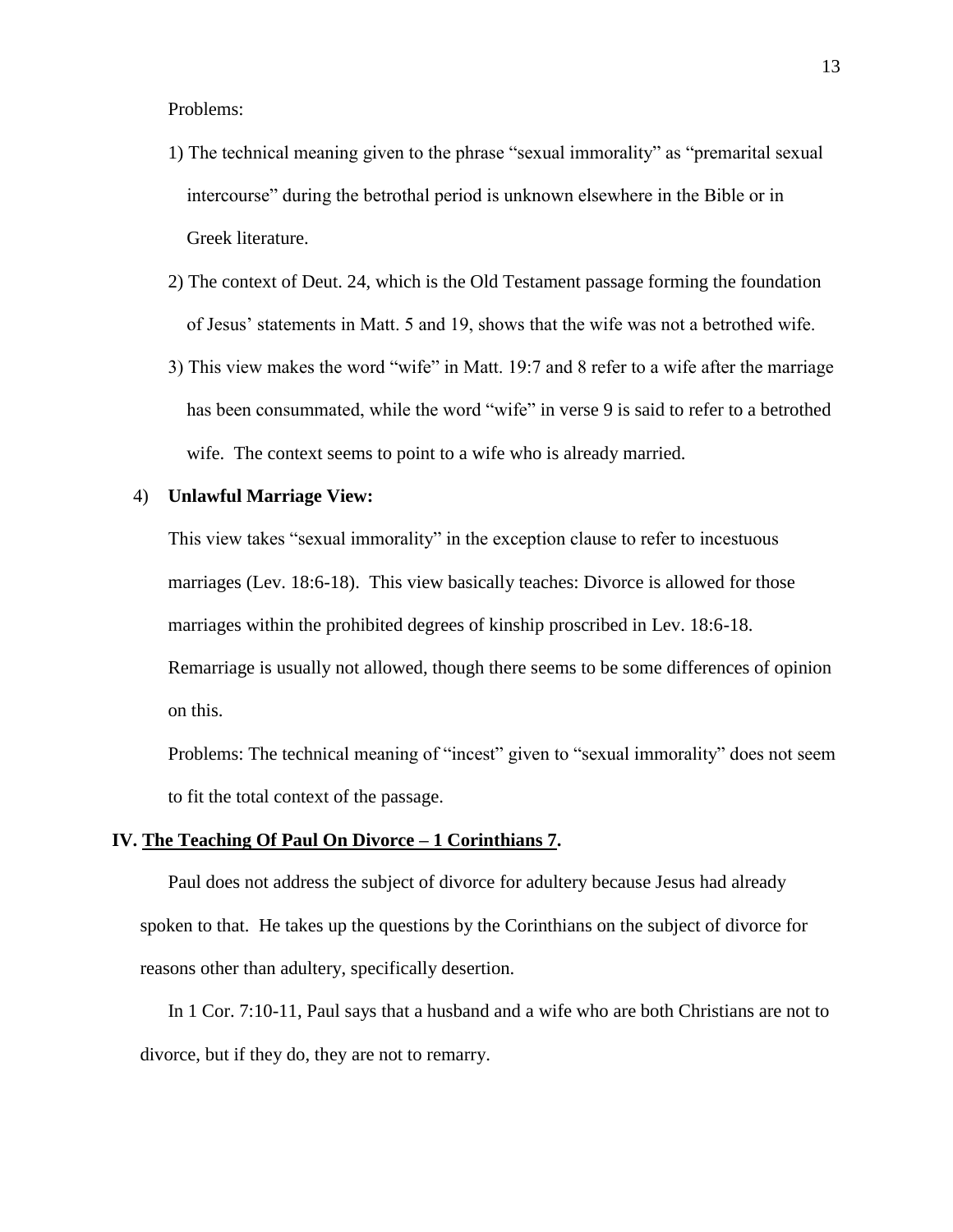In 1 Cor. 7:12-16, Paul addresses the problem of a saved spouse who is married to an unsaved spouse. If the unsaved party departs, the saved party is "not under bondage" in such cases. "Not under bondage" can mean: 1) free to divorce, 2) free to divorce and remarry, or 3) is not bound to try and stay with the unbelieving spouse, but if the unbeliever departs, he or she is not allowed to divorce and remarry.

As a result of the above survey, several positions on the subject of divorce are possible today:

- 1) Divorce is never permitted in the Scripture for any reason.
- 2) Divorce is permitted for adultery only, but remarriage is not allowed.
- 3) Divorce is permitted for adultery and desertion of an unbelieving partner, but remarriage is not permitted.
- 4) Divorce is permitted for adultery or desertion of an unbelieving partner, and remarriage to a believer is granted to the innocent party. (Those who believe the Bible allows for remarriage do so on the grounds of the exception clause in Matthew and the suggestion that if God grants divorce to the innocent party, by his grace he would also grant permission to remarriage.)
- 5) Divorce is permitted in the case of an incestuous marriage.
- 6) Divorce is permitted in the case of the divorce taking place prior to one"s conversion and there is no possibility of reconciliation (2 Cor. 5:17 is the basis of this position).

# **V. A Summation of Evangelical Positions on Divorce and Remarriage (after sexually consummated marriage).**

|                                                | #1             | #2             | #3             | #4             | #5             | #6         | #7         |
|------------------------------------------------|----------------|----------------|----------------|----------------|----------------|------------|------------|
| Divorce Initiate By<br>Non-Believers           | N <sub>O</sub> | <b>YES</b>     | <b>YES</b>     | <b>YES</b>     | <b>YES</b>     | <b>YES</b> | <b>YES</b> |
| Physical Adultery<br>is Grounds                | N <sub>O</sub> | N <sub>O</sub> | N <sub>O</sub> | <b>YES</b>     | <b>YES</b>     | <b>YES</b> | <b>YES</b> |
| Physical Abuse or<br>Abandonment is<br>Grounds | N <sub>O</sub> | N <sub>O</sub> | N <sub>O</sub> | N <sub>O</sub> | N <sub>O</sub> | <b>YES</b> | <b>YES</b> |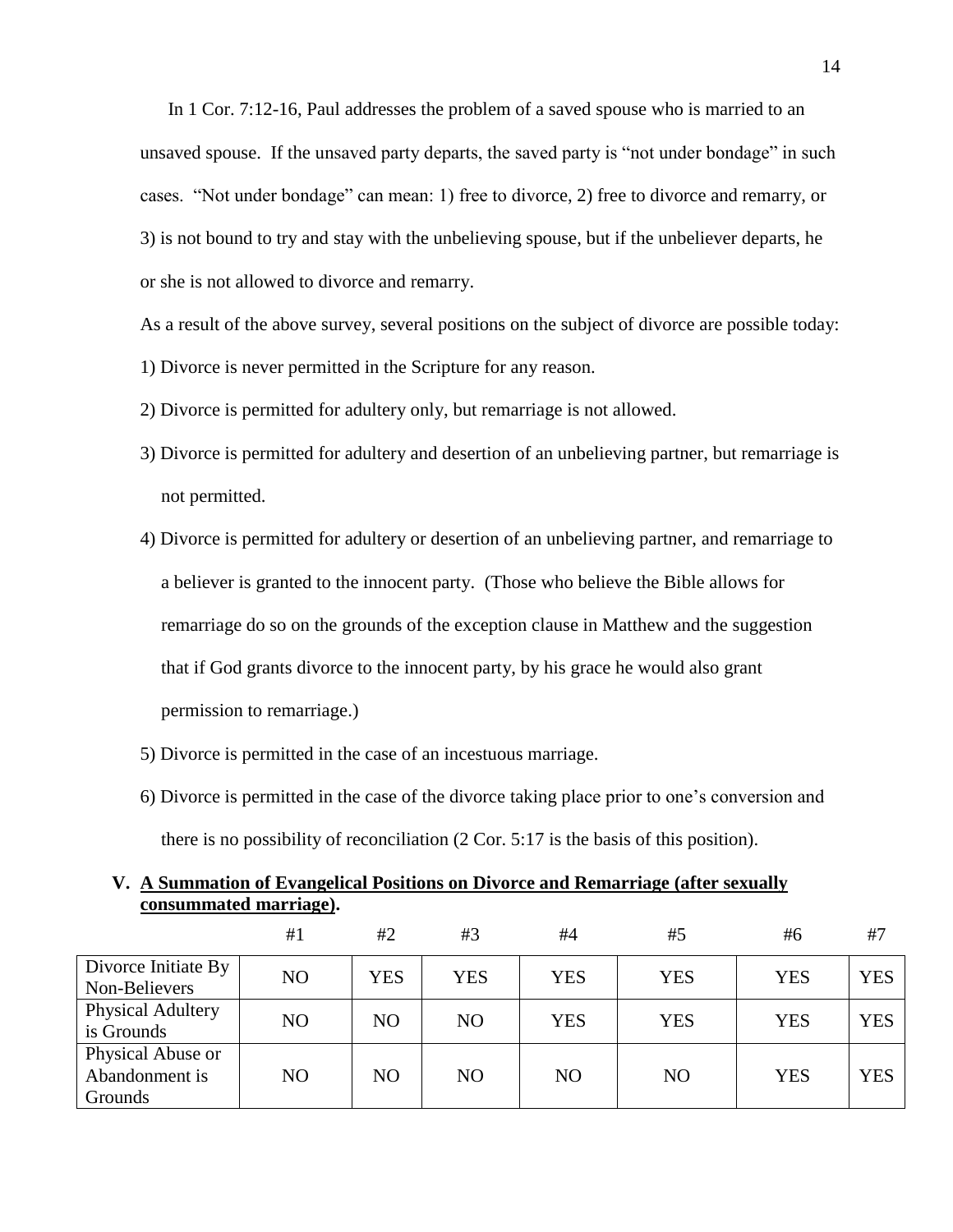| <b>Unfaithful Desires</b><br>(Lust) and<br>Behavior (Flirting)<br>are Grounds | NO                       | NO                       | NO         | N <sub>O</sub>                | N <sub>O</sub>                                                              | N <sub>O</sub>                          | <b>YES</b> |
|-------------------------------------------------------------------------------|--------------------------|--------------------------|------------|-------------------------------|-----------------------------------------------------------------------------|-----------------------------------------|------------|
| Remarriage after<br>Permissible<br>Divorce                                    | N <sub>O</sub>           | NO                       | <b>YES</b> | N <sub>O</sub>                | <b>YES</b>                                                                  | <b>YES</b>                              | <b>YES</b> |
|                                                                               | Liederbach,<br>Patterson | Piper,<br>David<br>Jones | Heimbach   | Wenham<br>$&$ Early<br>Church | Akin,<br>MacArthur,<br>Feinbergs,<br>Kostenberger<br>& Most<br>Evangelicals | Schaeffer,<br>Westminster<br>Confession | Luck       |

- **VI.Conclusion Thoughts:** Dogmaticism and certainty is not appropriate in an area where good and godly students who affirm, without apology, the infallibility and inerrancy of the Bible, differ. Still, I do believe there are some things we can clearly affirm based upon Jesus" words in this passage of Scripture.
- 1) Marriage is a gift and work of God that receives its meaning and significance from God.
- 2) God"s design for marriage is exclusively heterosexual and unique among all human

relationships (10:6-7).

- 3) God"s plan from the beginning is that marriage would be permanent and indissolvable (10:9). Indeed Malachi 2:16 reminds us, "For I hate divorce," says the Lord, the God of Israel, and him who covers his garment with wrong," says the Lord of hosts. "So take heed to your spirit, that you do not deal treacherously."
- 4) Jesus acknowledges that because we live in a fallen world and have hard hearts, divorce will occur (10:3-4). However, no divorce is ever necessary though it may be occasionally permissible to those whose divorce is on biblical grounds.
- 5) To divorce one"s mate (without a biblical cause?) and remarry another is to commit the sin of adultery (10:11-12).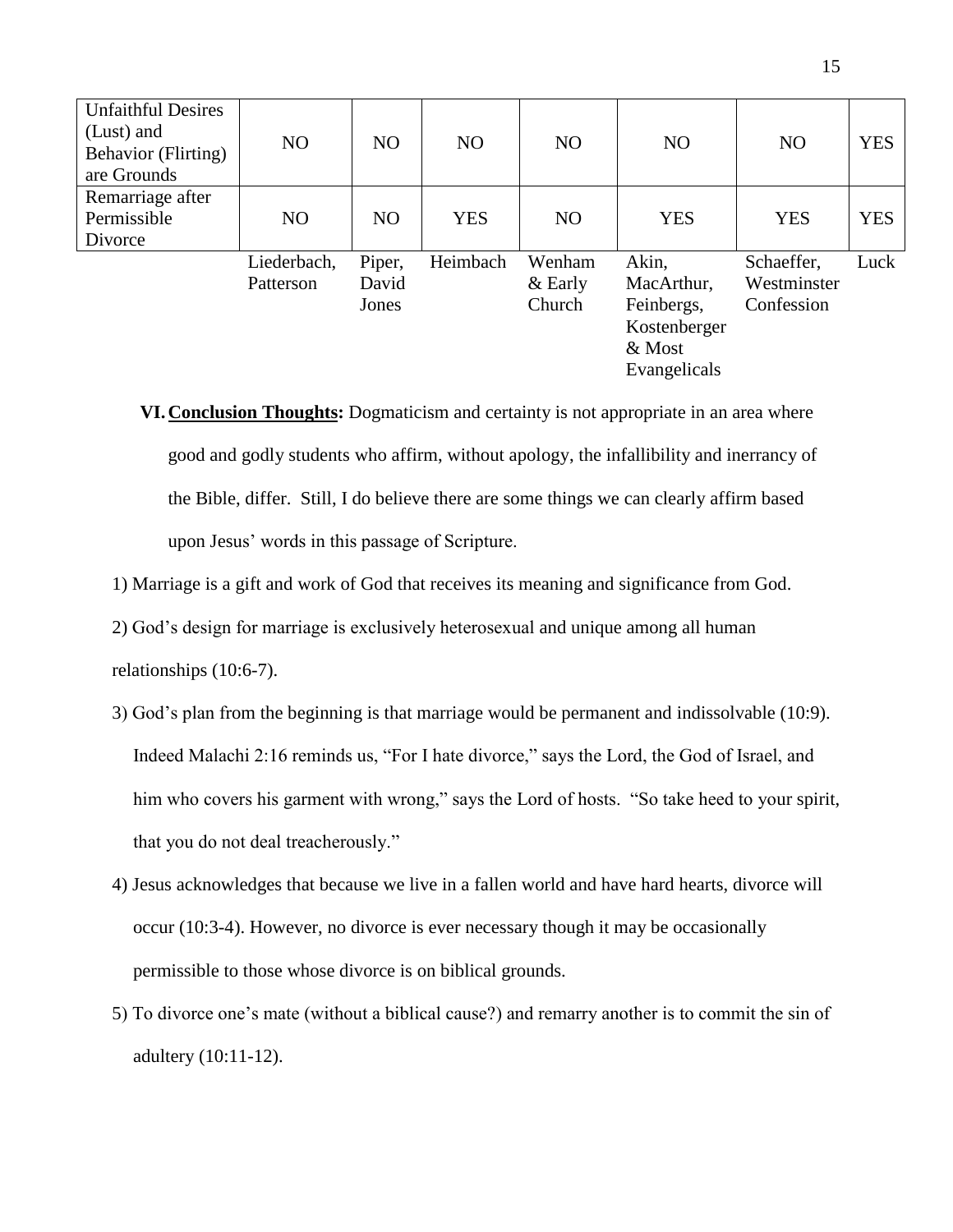Now, to these clear statements in Mark 10:1-12, what else can we say about divorce and remarriage that is both prophetic and pastoral, instructive and redemptive?

- 6) Where the sin of adultery and/or divorce has taken place forgiveness is possible and available to those who repent and confess their sin (1 John 1:9).
- 7) If we are in an unbiblical marriage, we should not attempt to get out of it. Seek forgiveness for the sin of adultery, and then work hard to glorify God and be a blessing to the mate you are married to.
- 8) In the church we should emphasize the value and dignity of marriage while eliminating the shame and stigma of the divorced. We "mingle the call to obedience with the tears of compassion" (Sam Storm).
- 9) We should acknowledge that divorce is a sin that is far more hurtful and destructive than many other sins.
- 10) Concerning marriage, the diction "an ounce of prevention is worth a pound of cure" is a good one. No minister should perform a wedding without requiring a) extensive pre-marital counseling and b) the signing of a pre-marital wedding covenant. A sample one is noted below.

## **VII. Pre-Marital Wedding Covenant**

The decision to marry is the second most important decision one will ever make in a lifetime. The first is the decision whether or not you will personally commit your life to Jesus Christ as Savior and Lord. Keeping this in mind, we commit to God, our minister, and each other to:

- 1. Seek God"s will for our lives personally and together by following biblical principles for Christian living and marriage.
- 2. Not engage in pre-marital sex.
- 3. Be sure to do everything possible to build a Christian marriage and home. This means that both of us have a personal relationship with Jesus Christ, and that we desire growth for that relationship over the entire course of our lives by being obedient to his Word.